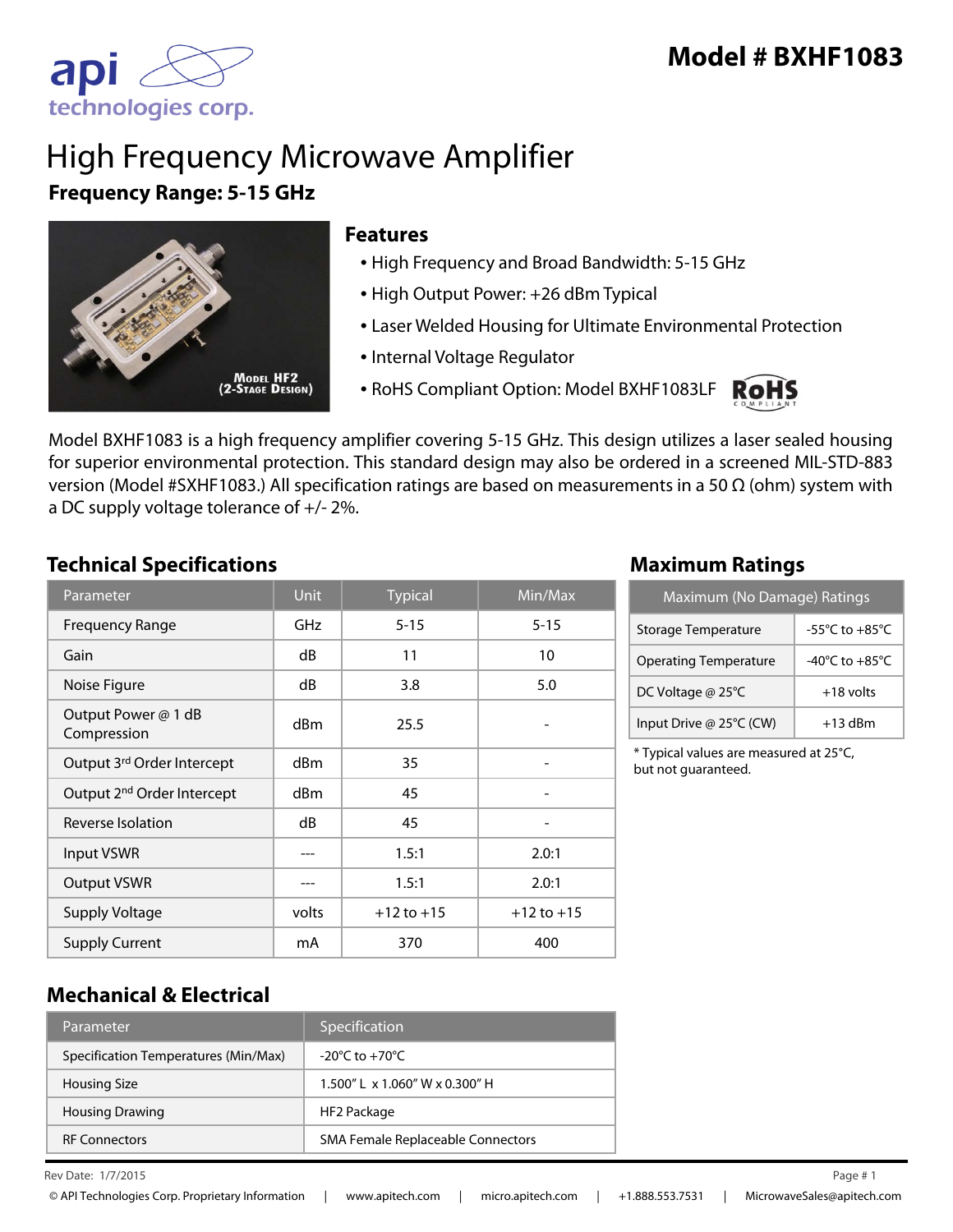## **Model # BXHF1083**





Rev Date: 1/7/2015 **Page # 2**